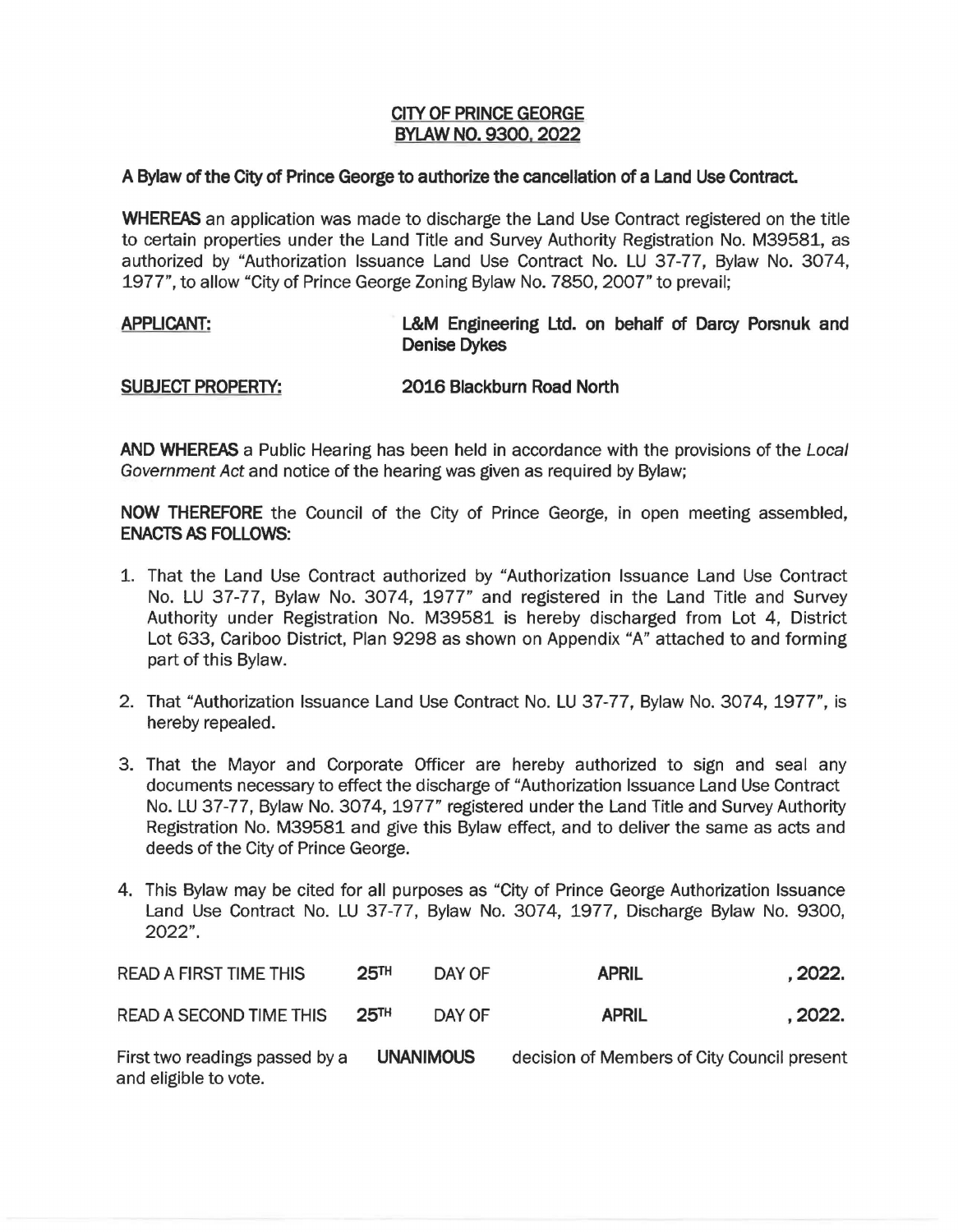Third reading passed by a and eligible to vote.

**UNANIMOUS** decision of Members of City Council present

PRESENT AND ELIGIBLE TO VOTE.

ADOPTED THIS **13<sup>TH</sup>** DAY OF **JUNE , 2022, <br>BY A <b>UNANIMOUS** DECISION OF ALL MEMBERS OF CITY COUNCIL **DECISION OF ALL MEMBERS OF CITY COUNCIL** 

**MAYOR**